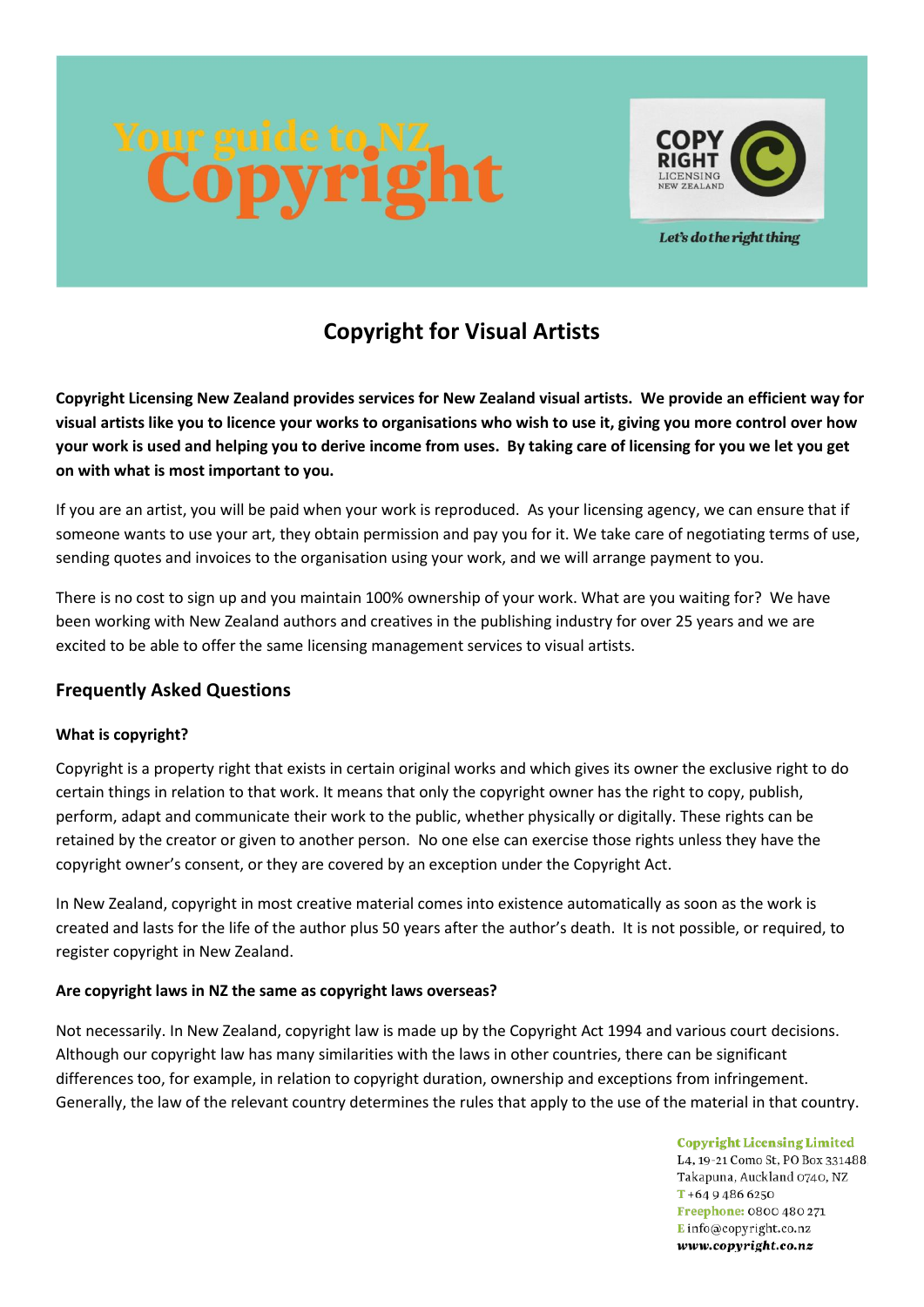### **Does copyright protect everything I create?**

Copyright protects original literary, dramatic, musical, or artistic works, sound recordings, films, communication works (such as broadcasts and internet transmissions) and typographical arrangements of published editions.

Under some circumstances copyright will not apply, for example if it is not original and therefore infringes someone else's copyright.

# **How do I get copyright?**

If the work is capable of copyright protection, then it is automatically copyright protected; registration is not necessary nor possible in New Zealand. The moment you express your idea or concept in some fixed form so that it is an original work, copyright arises, and your work will be protected.

While the symbol  $\odot$  is a helpful way to notify people that the work is protected by copyright, it is not necessary to get copyright protection.

### **Do I always own copyright in my creations?**

Usually yes, but not always. If what you have created is capable of copyright protection, you will usually own copyright in it unless:

- You create the copyright material as an employee during and within the scope of your employment (in this instance your employer owns the copyright in that material); or
- If you are commissioned and paid (or there is an agreement to pay you) to make a specific work (e.g. take a portrait photograph, or make a computer programme) then generally the person or organisation who commissioned it owns the copyright in the work.

This is known as 'the commissioning rule' and applies unless there is an agreement in writing stating otherwise. The rule only applies to specific types of artistic works including photographs, computer programmes, films, and sound recordings.

#### **What is the purpose of the copyright symbol ©?**

Because copyright automatically applies the presence or absence of the © symbol does not affect the existence of copyright over a work. However, it is a good idea to place the © symbol on a work along with your name and date of creation, to let people know that the work is copyright, and who the copyright owner is.

#### **I have a great idea; how do I protect it?**

Copyright protects the tangible expression of ideas but not ideas themselves. If your idea is expressed in some tangible way, then it is that tangible expression that receives copyright protection. If you have a great idea but have not yet expressed it in some material form, then copyright law will not be relevant.

If you keep your idea in your head then it is unlikely anyone can copy it, and if you want to talk about it or share it with others then it may be a good idea to get them to sign a confidentiality or non-disclosure agreement before you tell them your idea.

#### **What can I do if someone is using my work without my permission?**

The first thing is to determine whether the use is permissible, even without your permission. The Copyright Act contains certain exceptions to copyright based on uses of creative works that parliament decided were desirable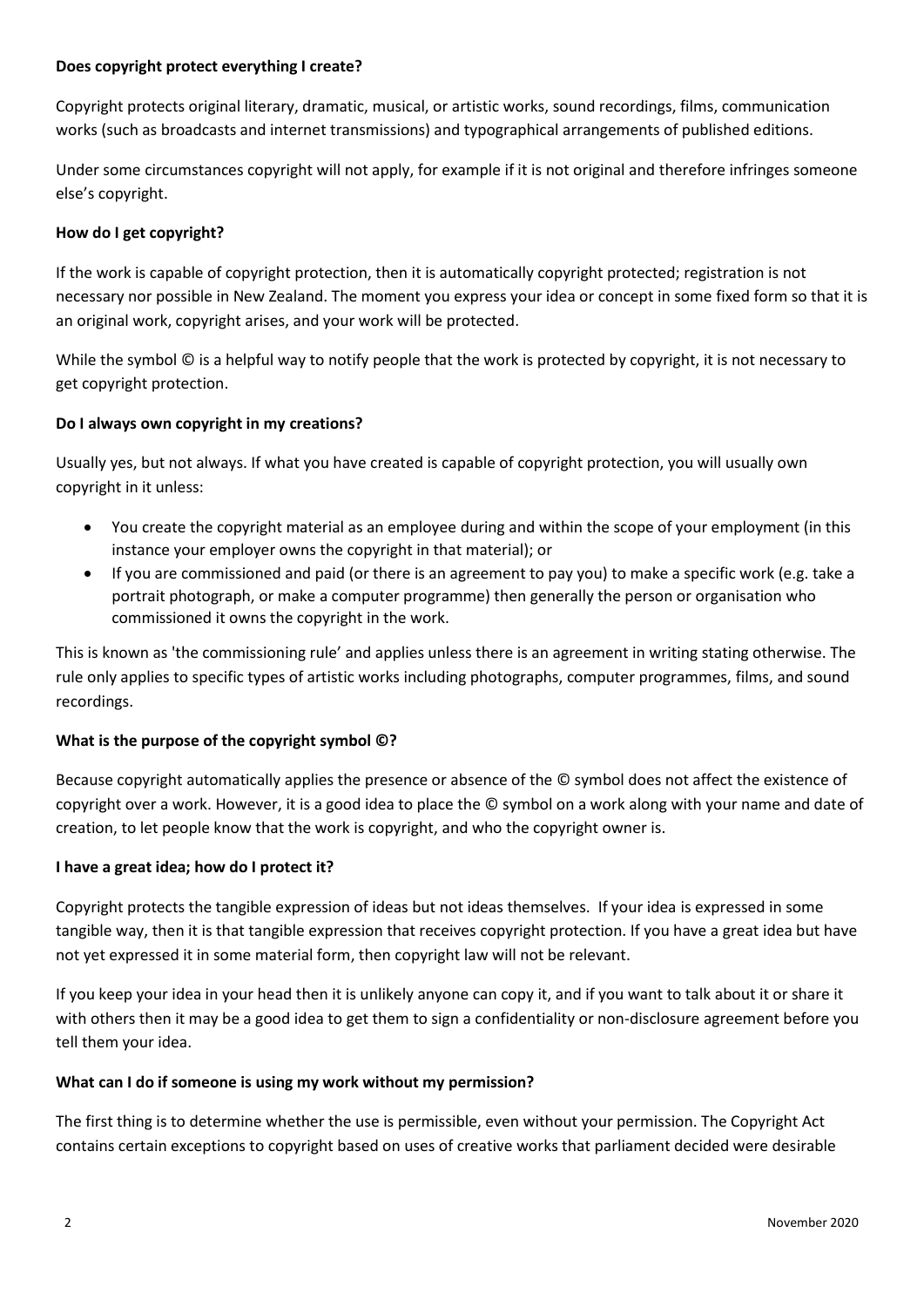when the Act was written. In addition to those exceptions, any unauthorised use must be "substantial" to count as infringement.

Part 3 of the Copyright Act deals with permitted acts in relation to copyright works and includes incidental copying, criticism, review and news reporting, research or private study, educational and archival uses.

Once you have determined that none of the exceptions apply to someone else's use of your work, you should contact the person or entity responsible for the infringement. We recommend that you do so in writing. Best practice would be to write the infringer a letter or email clearly stating your concerns and outlining your copyright claim. You should demand they immediately stop the infringing use as well as claim any damages that you have suffered and specify a reasonable period for them to comply with your demands.

# **Can I use images or other materials from the internet?**

It is best not to: you can't assume that all material found on the internet is free for everyone to use as they wish. Any work that is protected by copyright in the physical world is equally protected in the digital world. Therefore, unless one of the exceptions to copyright infringement contained in the Copyright Act apply - for example you have copied the work for the purpose of criticism or review, or for research or private study, or for certain educational purposes - you cannot use images or other materials from the internet without the permission of the copyright owner.

There are two important exceptions to the above:

- 1. If the copyright in the work has expired—i.e. the work has entered the 'public domain' as the copyright owner died more than 50 years ago—then it would be ok to use works found on the internet; and
- 2. Sometimes copyright owners give a licence to the world at large to use their work, most commonly under a Creative Commons licence. Please note though that most Creative Commons licences are subject to terms and conditions, including the requirement that the work be attributed to the copyright owner.

If you have any doubts about your intended use and whether it is permissible, you should contact the copyright owner before using the work.

# **Is it OK to copy 10% (or even 1%) of someone's work without their permission?**

As a general rule it is not ok to copy any part of someone else's work without their permission as this could be a breach of their copyright. Although the Copyright Act states infringement can only occur if the whole or a 'substantial' part has been copied, there is no specific number that is the cut off between insubstantial and substantial.

'Substantial' refers to an important or distinctive part of the work and generally, infringement depends on the quality of what is taken, rather than the quantity. A part has been deemed substantial if it is an important or essential part of the material and could arguably apply to a title or short phrase if important enough.

# **What do 'fair use' and 'fair dealing' mean?**

'Fair use' does not apply in New Zealand but is a concept from the United States that provides a defence for certain uses of copyright works without authorisation from the copyright owner. It is a more flexible, open-ended concept than the defined 'fair dealing' exceptions that are contained in the NZ Copyright Act (these are limited to specific uses for the purposes of review, criticism, news reporting, education, libraries and archiving.)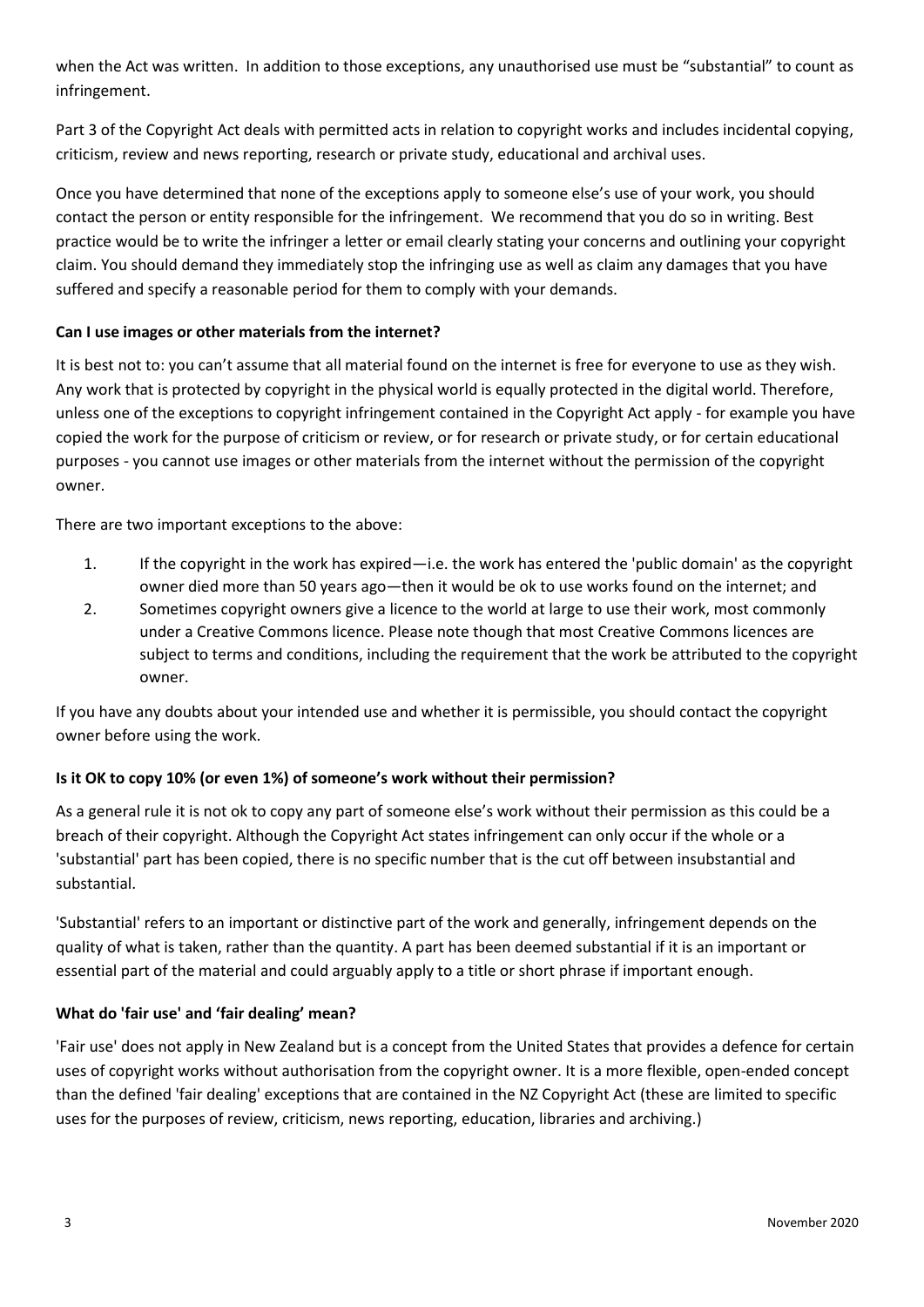# **What are 'moral rights' and do I have any?**

'Moral rights' are personal rights that an author or creator of a work has in their work. Moral rights arise automatically and last as long as copyright, but unlike copyright, they cannot be assigned or transferred, and even after your death they remain a part of your estate.

The Copyright Act identifies four moral rights namely:

- 1. The right of attribution, i.e. to be identified and named as the author of your work;
- 2. The right against false attribution, i.e. the right to prevent others from being identified and named as the author of your work or being credited as the author of someone else's work;
- 3. The right of integrity which is the right to protect your work from derogatory treatment; and
- 4. A limited right of privacy for the subjects of some photographs and films.

# **What can I do if a magazine has not credited me as the author of a photograph they have published?**

Under the Copyright Act you have a moral right of attribution in relation to your photograph. Unless there is some good reason in the circumstances for the lack of credit, or if you have clearly consented to the photograph being published without a credit, then the magazine has infringed this right.

You should send the magazine a letter or email of demand asking them to remedy the situation by republishing it with a credit to you, and/or whatever other remedy makes the most sense in the situation.

# **What is a Creative Commons licence?**

Creative Commons is an organisation that provides a non-exclusive licensing system that allows creators or copyright owners to grant others a licence to use their work as long as certain conditions are met. There are various types of Creative Commons licences for different needs. It is important to consider the terms and conditions carefully if you are thinking about applying a Creative Commons licence to your work. Remember there are also alternatives to Creative Commons licences.

# **Will the subject of my photograph acquire rights in the photograph?**

In New Zealand, the 'commissioning rule' contained in the Copyright Act may mean that the person 'commissioning' the taking of a photograph is also the first copyright owner of that photograph. Even if the subject does not own the copyright, they may still have certain privacy rights in the photographs under the Copyright Act, such as the right not to have copies of the photograph issued to the public.

Both circumstances are best provided for in a contract or release agreement to ensure both photographer and subject are clear on who owns which rights. See [AIPA](https://aipa.online/) or [NZIPP](https://www.nzipp.org.nz/) for sample release agreements.

# **Can I take photographs or film in public places?**

The Copyright Act specifically provides that there is no breach of copyright by representing buildings, sculptures or other works of artistic craftsmanship that are permanently displayed in public spaces. This implies that while sculptures and works of artistic craftmanship that are displayed in public spaces are not copyright protected, other original artistic works are protected.

There are potentially other legal issues such as moral rights which you may need to consider before reproducing someone else's copyright material, even if it is a sculpture or work of artistic craftmanship permanently displayed in a public space, and so you should consult with the copyright owner.